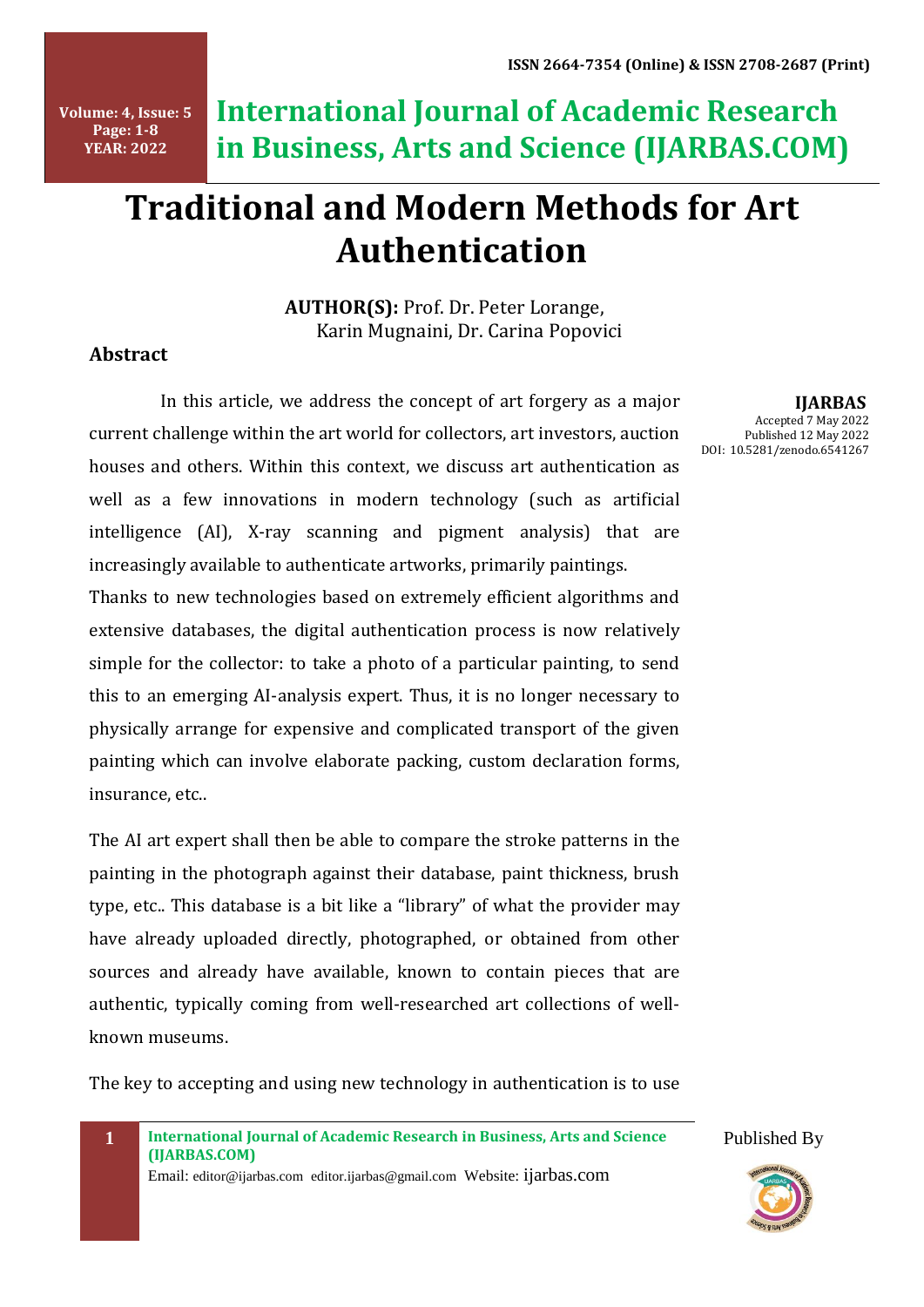#### *Volume: 4, Issue: 5, Year: 2022 Page: 1-8*

it in conjunction with traditional methods— not as a replacement. Technology based authentication solutions are collaborative and compatible with others and are not meant to replace them. Thus, collectors may adhere to a solid due diligence relying on a combination of human expert assessment, historical provenance research, chemical analysis and AI based authentication.

Authenticity is of course the factor that dictates the purchasing price for any piece of art. And, equally so, it dictates the pattern of accrual in value that might be expected. Testing for authenticity is, in other words, critically important when it comes to investing in art.

**Keywords:** Art Authentication, Traditional and Modern Methods, Concept of art forgery, Art investors, authenticate artworks,

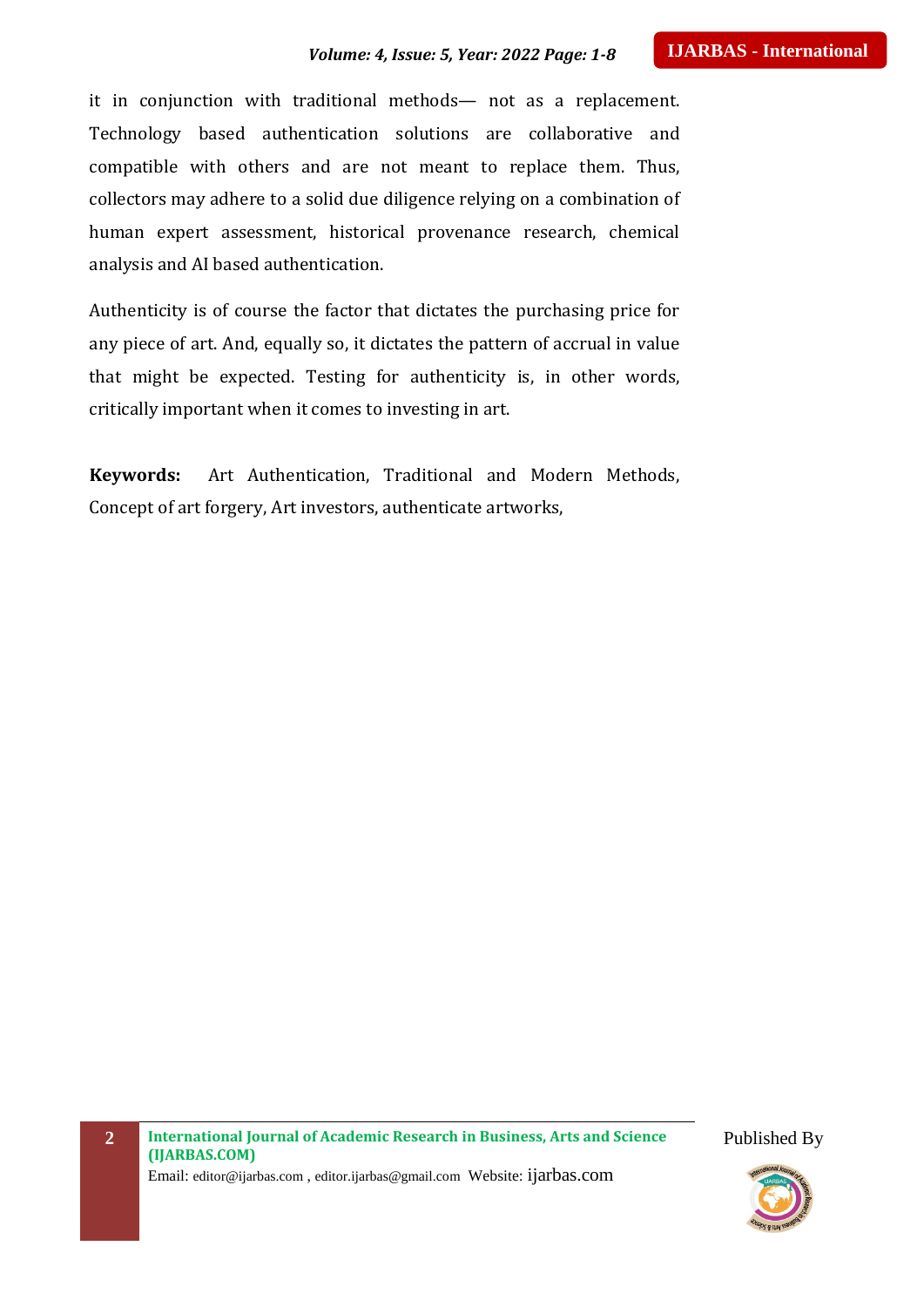**About Author**

Author(s):

**Prof. Dr. Peter Lorange,** Emeritus Professor of Strategy and

Honorary President of IMD

E-Mail: [peter@peterlorange.com](mailto:peter@peterlorange.com)

**Karin Mugnaini,** President & COO, Lorange Network

And

**Dr. Carina Popovici,** Co-Founder & CEO, Art Recognition AG

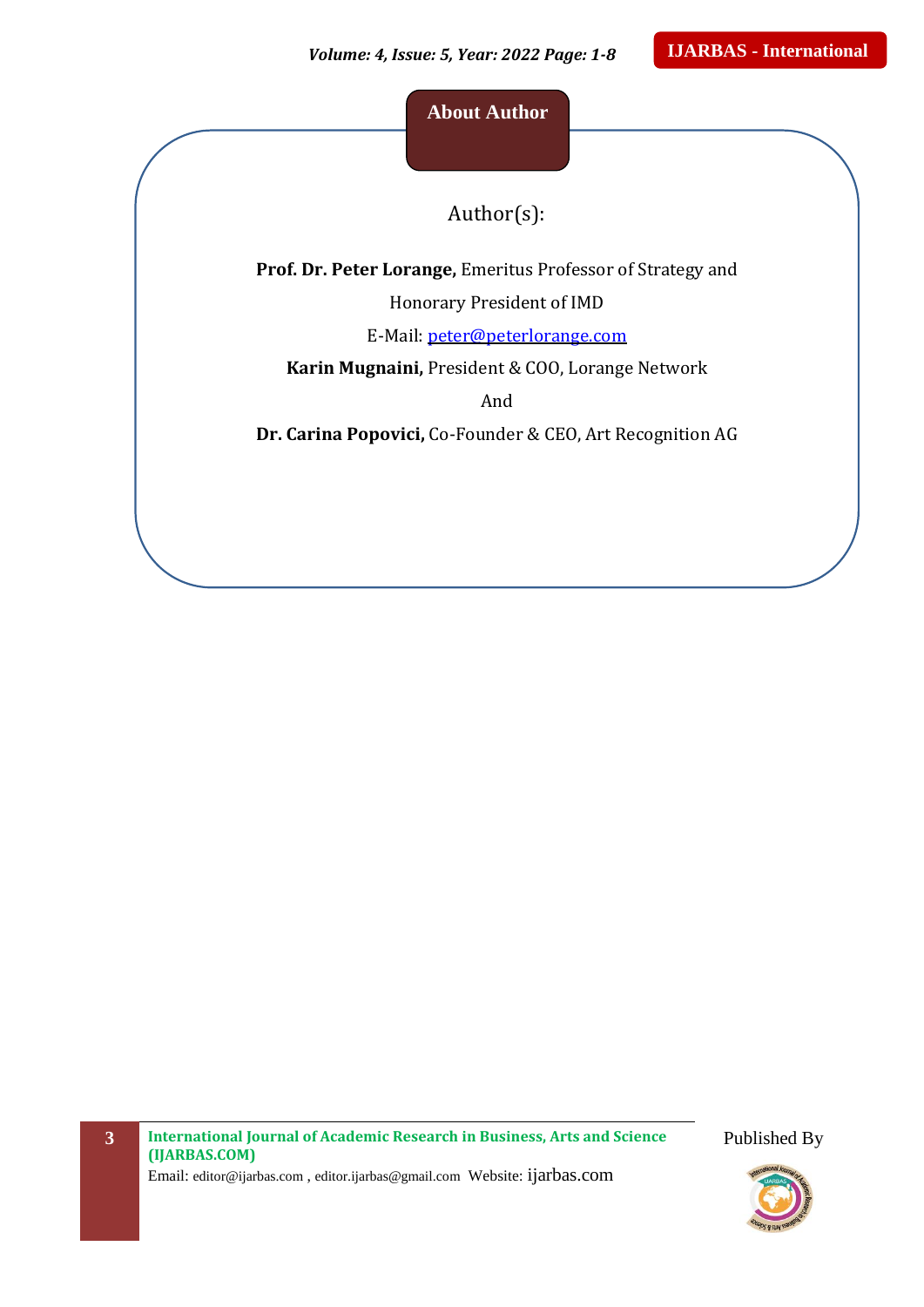#### **Introduction**

Art authentication determines whether a particular piece of art is real or fake, both in order to determine the value of the artwork at a given point in time, and to assess what might be a likely scenario for the value appreciation of the piece over time.

To know whether a work of art is actually authentic is thus particularly important when it comes to deciding whether or not to purchase a particular artwork. (Candela, Lorasso & Matteucci, 2009).

Art forgery is definitely one of the biggest challenges (if not the biggest) faced nowadays by art collectors. Authorities estimate that around 50% of traded art is forged (Walther, 2014; Artnet News; 2022; Art Observed, 2022), whereas in countries such as Russia and China this can be as high as 80%. One of the most famous cases is Wolfgang Beltracchi, who managed to deceive the art market for more than 30 years by producing and selling forgeries. Modern technology, particularly that which uses artificial intelligence (AI), has dramatically simplified and expedited procedures for art authentication both when it comes to speed as well as costs. So, the process itself is much simplified, i.e., collectors just have to photograph their art piece instead of packing a shipping to a different country. In this article we shall discuss this, by reviewing traditional approaches to art authentication, as well as how this task might be approached today, given AI (The Guardian, 2021).

The focus for our article is for the typical purchaser of art, such as art collectors. But auction houses as well as art dealers may also find our article of interest. Also, we shall exclusively focus on recognition of authenticity for paintings and drawings in this article, and not on photography, sculptures or art installations.

#### **Traditional approaches**

To rely on trusted experts is central here. Such experts might typically be found through reputable auction houses as well as through reputable art dealers. Most reputable auction houses must actually guarantee the authenticity of every piece they sell. The same is the case when it comes to good art dealers.

To develop a long-term relationship based on trust is essential when it comes to building a network of qualified, experienced and solid experts. Thus, it goes without saying that such

**4 International Journal of Academic Research in Business, Arts and Science (IJARBAS.COM)** Email: editor@ijarbas.com , editor.ijarbas@gmail.com Website: ijarbas.com

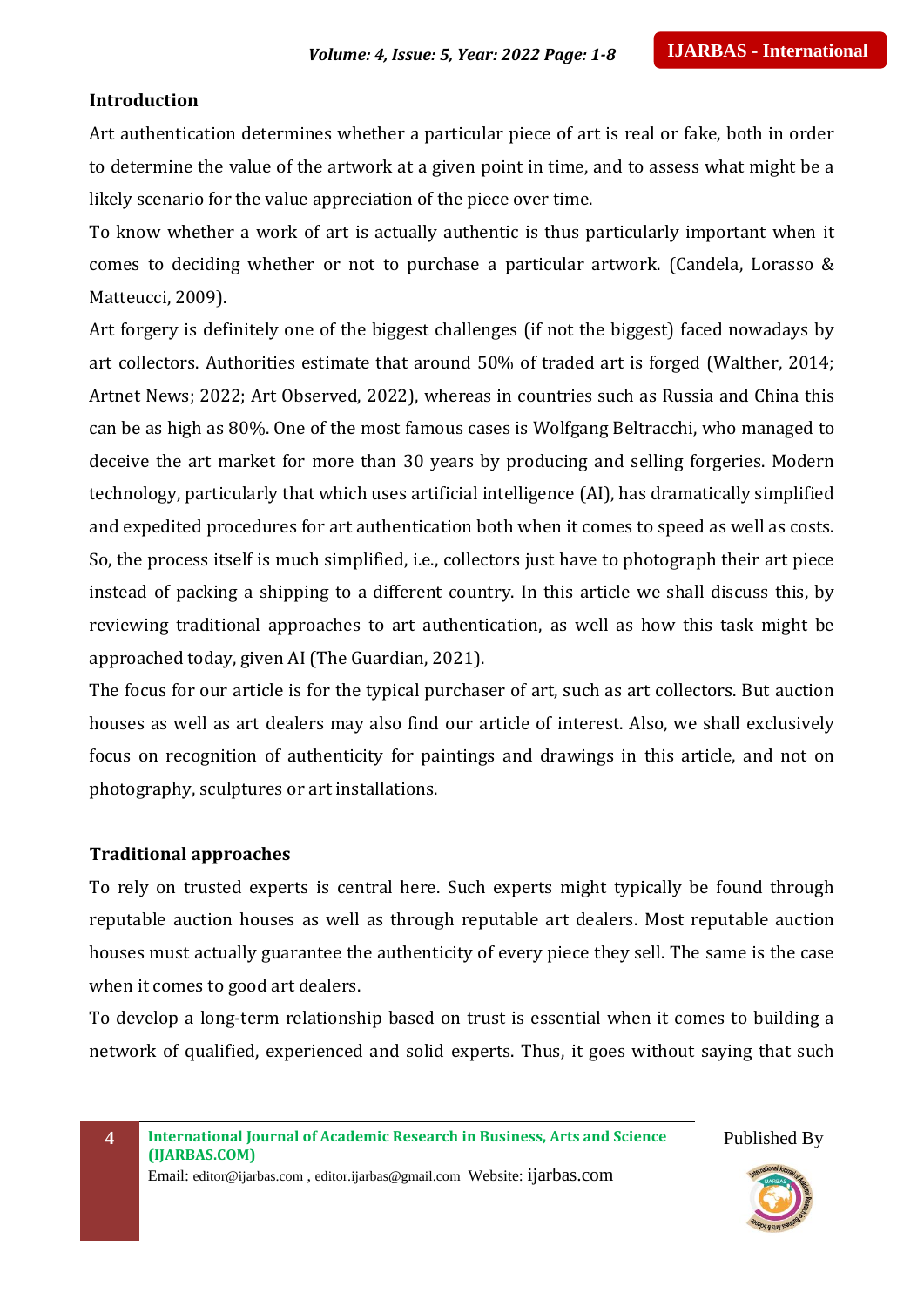experts should be reputable in their own right. So, it is fundamental that a particular art collector, for instance, relies on a relatively small member of such experts.

From the point of view of collecting and investing in art, authentication is the biggest risk factor. Collectors should adhere to a comprehensive due diligence relying on expert assessment, provenance research, chemical analysis, and AI based authentication. Regrettably there doubts may still arise when it comes to the authenticity of particular pieces of art. Such doubt may come up much later in time. Testing might be called for. Some may choose to begin first with AI based testing, then an expert— whereas others may opt for the other way around. It is up to the purchaser to decide whether the first step. Blockchain is useful for securely storing information about artworks. Blockchain authentication is applicable to living artists, who are themselves able to confirm their authorship of the respective artworks, before storing the information on the blockchain. Obviously, this is not possible for deceased artists; therefore, in this case it is necessary to authenticate the artworks differently (e.g. through AI/deep learning methods) before putting them on the blockchain.

For the technological authentication, there are two main approaches: X-ray scanning and pigment analysis. X-ray scanning might reveal a lot, particularly when it comes to the extent to which a particular piece of art might have been "painted over", i.e., where an artist might have wanted to alter the motive. Such analysis might provide input to particularly trained art experts say, when it comes to determining whether a given motive might represent what might be considered typical for the artist at a given time period.

A final step to determine authenticity might be to undertake some of the invasive testing. This typically involves particular testing of paint particles taken from the piece of art.

- Chemical testing, particularly to determine age.
- Testing of a particular color type. Was this in use when a painting might be claimed to have been created?

These steps of testing for authenticity shall typically lead to more and more certainty when it comes to whether a painting is original or not. The dilemma, however, is that they tend to take more and more time, and are becoming increasingly expensive as well. For this reason, it is typically not practical to go through all these steps before deciding to purchase a particular piece of art. To rely on one's auctioneer contacts or one's trusted art dealers has traditionally typically been the only step taken.

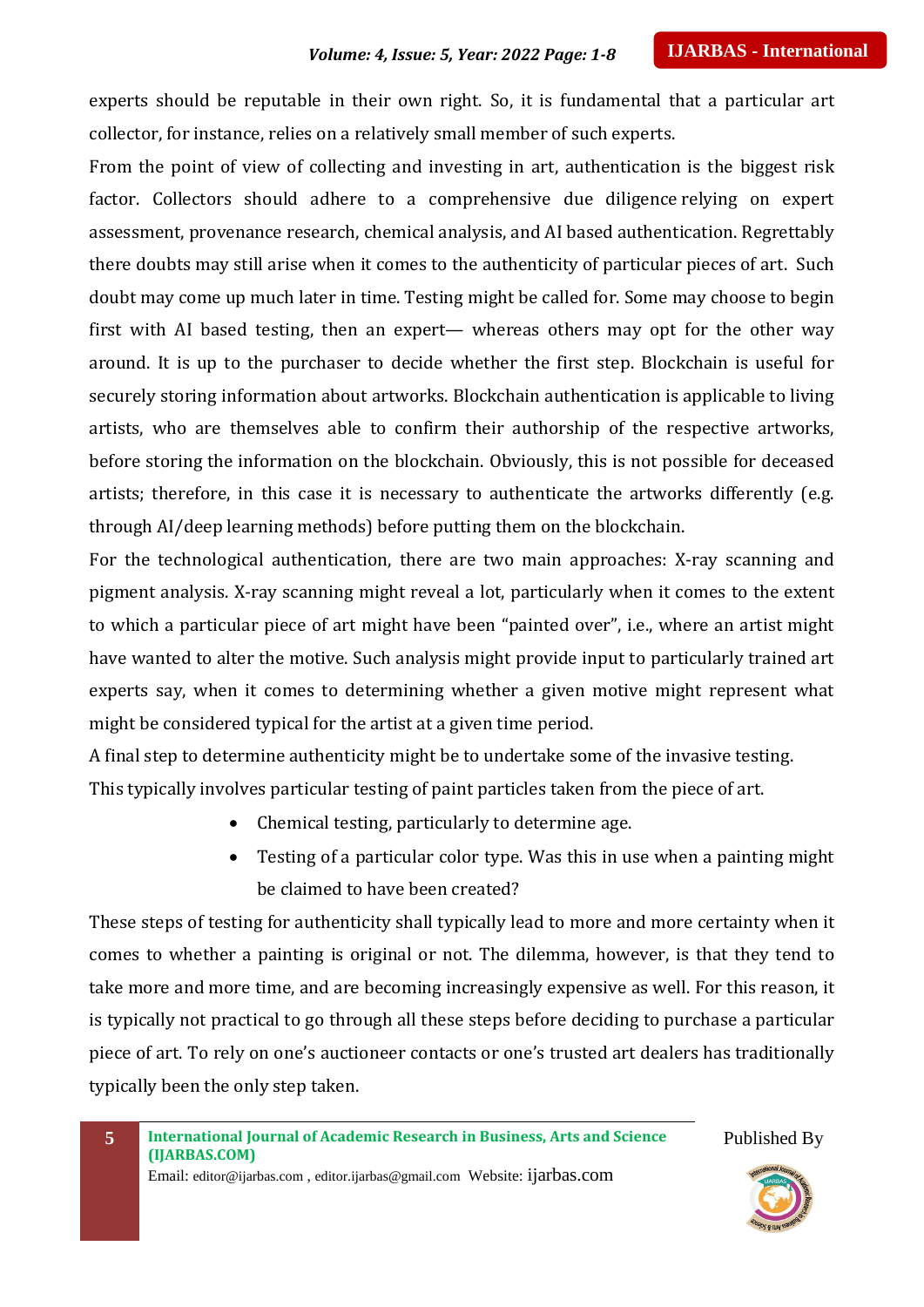#### **Today's reality**

To be able to make relatively fast and inexpensive testing for authenticity by drawing on AI has opened up a new reality when it comes to testing today (www.efma.com, 2021). For example, this involves analyzing particular patterns of strokes, paint thickness, brush type, etc. when it comes to how a given artist paints, quite analogous to how to verify the authenticity of handwriting. Thanks to new technologies based on extremely efficient algorithms (Gaulhofer K., 2021) and extensive databases, the process is relatively simple: to take a photo of a particular painting, to send this to an emerging AI-analysis expert. Thus, it is no longer necessary to physically arrange for expensive and complicated transport of the given painting which can involve elaborate packing, custom declaration forms, insurance, etc. AI is an accessible, modern, objective method to authenticate art. It is very fast and easy to use by collectors, who just have to take a decent photograph of the artwork in question using their smartphone and upload it onto the AI service provider's server. The AI expert shall then be able to compare the stroke patterns in the painting against their database, which is a bit like a "library" of what the provider may have already uploaded directly, photographed, or obtained from other sources and already have available. This "library" is known to contain pieces that are authentic, typically coming from well-researched art collections of well-known

museums. All the images in the library are documented in catalogue raisonnées and have a CR number (Customs Registration number). If for example an art piece from a museum does not have a CR number, they do not include it in their library. Art authentication therefore has thus become more simple, fast and inexpensive.

A pioneering expert when it comes to the type of AI-based testing is the Zurich-based firm Art Recognition. This firm helps to get a fast, unbiased opinion about art authorship in a simple and accessible way, via computer-based analysis of the artist's strokes, based on research partnership with Tilburg University (The Netherlands) and thanks to its own rapidly growing database of authenticated artworks.

Thus, this new way of testing, based on the emerging AI-based technology, being simple fast, and inexpensive, allows for testing to be made before the decision to acquire a particular piece of art. And it opens up for more precise ways of doing business for auction houses, as well as for art dealers.

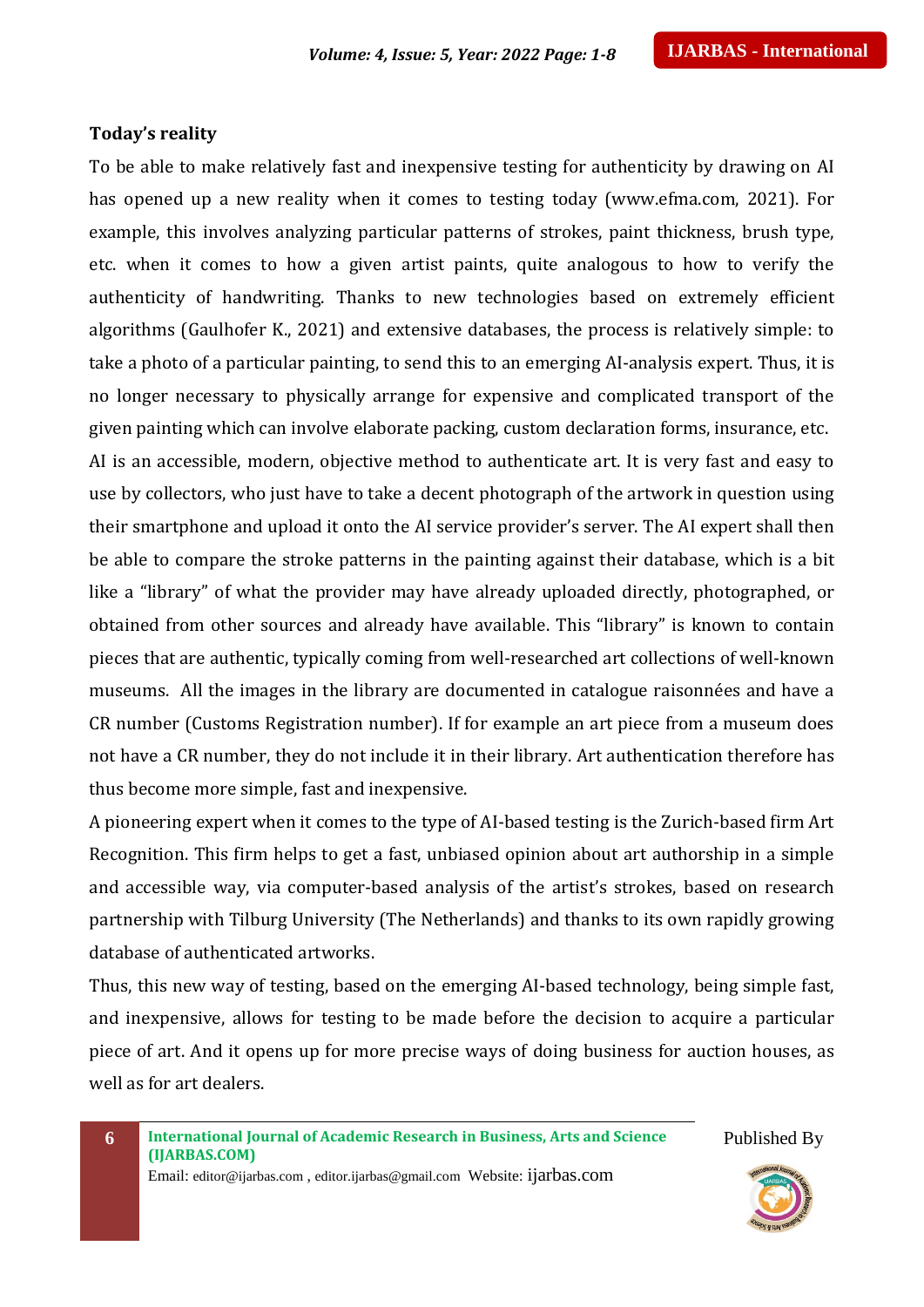Let us finally delineate what so-called "Blockchain" authentication might imply, particularly to avoid confusion with the more general AI-based authentication approach. One main worry with blockchain authentication is that a piece placed on blockchain in one location in the world, may not be the guaranteed to be the same piece that shows up in another location. In other words, on the blockchain, is a piece truly unremovable? Do we know enough? Blockchain, although impressive, is relatively new, and perhaps there are ways to manipulate (Kelly, 2022).

#### **Conclusions**

To authenticate art has been a challenge for a long time. From the point of view of collecting and investing in art, authentication is the biggest risk factor. Collectors should adhere to a solid due diligence relying on a combination of human expert assessment, historical provenance research, chemical analysis and AI based authentication. Authenticity is of course the factor that dictates the purchasing price for any piece of art. And, equally so, it dictates the pattern of accrual in value that might be expected. Testing for authenticity is, in other words, critically important when it comes to investing in art. For many years, such authenticity testing has been both expensive and time consuming. Today, however, with the advent of AIbased technology, a new reality of testing has emerged – fast and inexpensive (The Economist, 2021). The pattern of steps taken when acquiring art is thus changing. Today, testing to verify authenticity can be done before making an art investment decision. Additionally, the key to accepting and using new technology in authentication is to use it in conjunction with traditional methods— not as a replacement. Technology based authentication solutions are collaborative and compatible with others and are not meant to replace them.

#### **References**

Art Observed, (2014), *Geneva Art Researchers Claim At Least Half of Works in Circulation are Fakes*. [online] Available at: [http://artobserved.com/2014/10/geneva-art](http://artobserved.com/2014/10/geneva-art-)researchers-claim-at-least-half-of-works-in-circulation-are-fakes/ [Accessed 22 Mar. 2022].

Artnet News, (2014), *Over 50 Percent of Art is Fake*. [online] Available at: [https://news.artnet.com/market/over-50-percent-of-art-is-fake-130821.](https://news.artnet.com/market/over-50-percent-of-art-is-fake-130821) [Accessed 22 Mar. 2022].

Candela, G., Lorasso, S., & Matteucci, C., (2009), *Information, Documentation and Certification in Western and Ethnic Art*, Conversation Science, Vol. 9, pp. 47-78.

**7 International Journal of Academic Research in Business, Arts and Science (IJARBAS.COM)** Email: editor@ijarbas.com , editor.ijarbas@gmail.com Website: ijarbas.com Published By